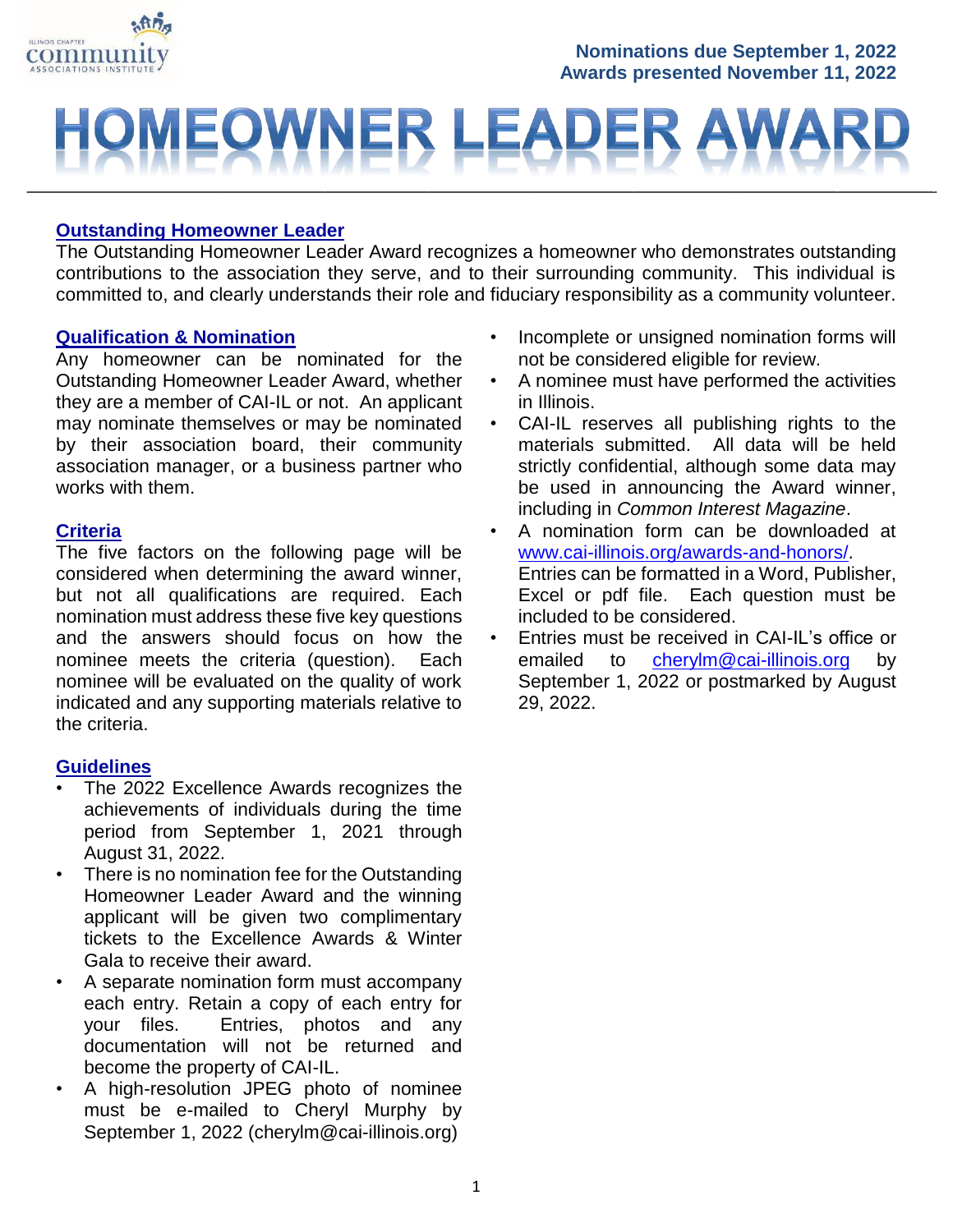

# MEOWNER LEADER AWA

#### **Judging**

Judging is based on the responses to the questions listed below. Provide a self letter of nomination or from someone who has worked with the volunteer for a minimum of 2 years. Judges reserve the right to withhold awards in this category where the quality of the work does not warrant such recognition. All decisions of the judges are final. Information that accompanies each nomination may be verified for accuracy. All nominees will be notified of their nomination for the Excellence Awards and are encouraged to attend the Excellence Awards & Winter Gala on November 11, 2022.

#### **Outstanding Homeowner Leader Award Nomination Questions:**

- 1. Indicate the volunteer position the applicant holds and for how long he/she has served in this position (Association Board of Directors, Committee, Special Projects). Describe the accomplishment(s) related to the award category and include the activities that led up to the accomplishment(s).
- 2. Describe how the applicant has set themselves apart from other volunteers by attending education or other industry events and activities.
- 3. Provide examples that illustrate leadership, such as cooperation with CAI, association board members, working with management, other homeowners, and/or business partners.
- 4. Describe how the applicant is considered a role model and leader for community volunteers within the industry. Was there anything about the accomplishment(s) that exceeded the normal course of everyday responsibilities/services or especially generated a sense of community for the association?
- 5. List any additional considerations, such as community service outside of CAI-IL.